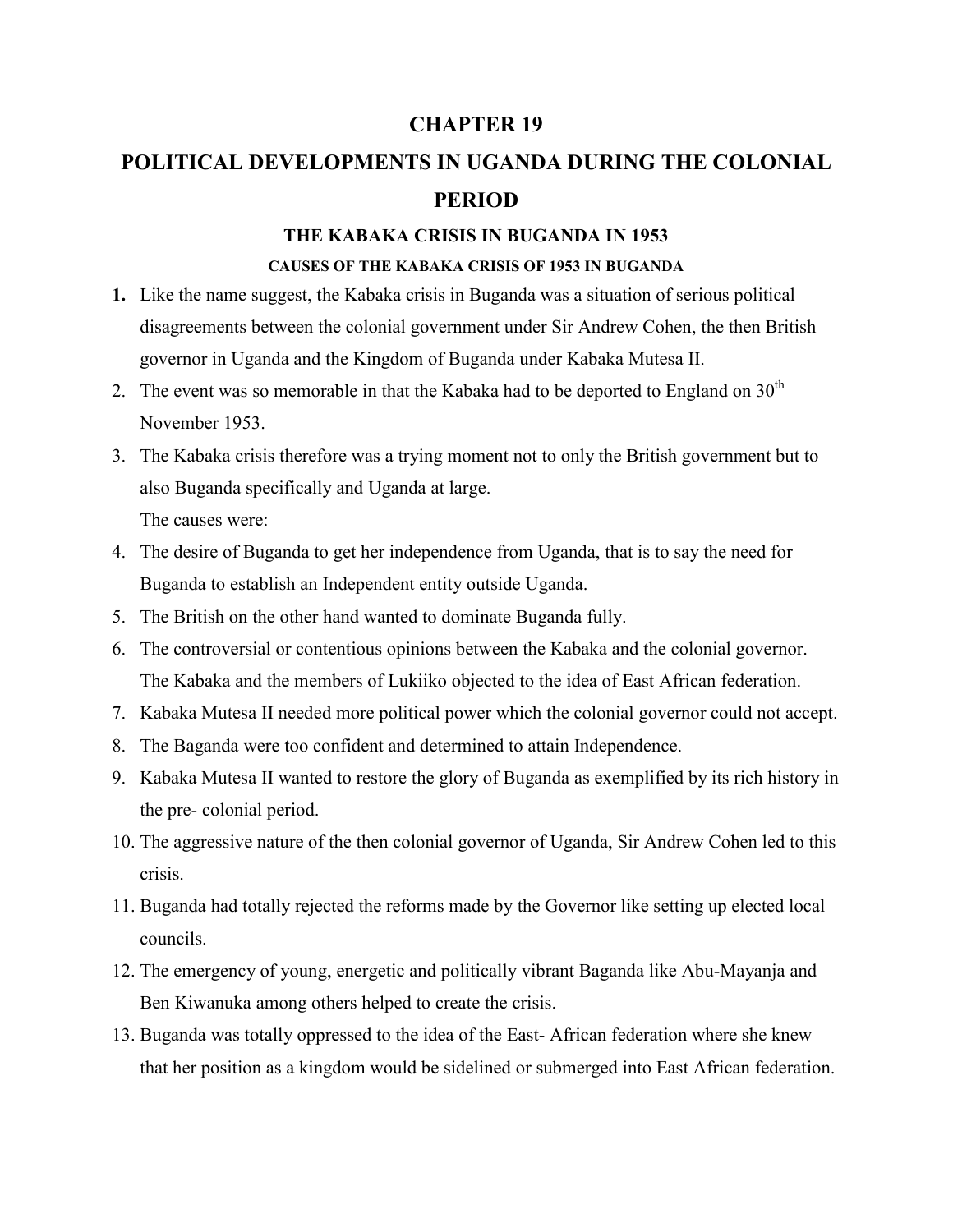- 14. The overwhelmingly support that the Baganda always gave to their Kabaka made him to think that he was unchallengeable.
- 15. The Kabaka's complete failure to co-operate with the colonial administration at the time, created a state with in a state hence leading to the Kabaka crisis.
- 16. The most immediate factor inevitably was the deportation of the Kabaka by the colonial administration that annoyed and surprised the Baganda.

#### **EFFECTS OF THE KABAKA CRISIS**

- 1. Buganda became more united for her demands.
- 2. The idea of uniting of East Africa states into a federation was completely given a death blow.
- 3. The Kabaka's going into exile removed any sympathy of Baganda toward the colonial governor under Sir Andrew Cohen.
- 4. More political parties were formed in Buganda to act as a forum for Buganda's interests and Uganda in general, for example Democratic Party in 1956, Uganda People's Congress in 1960, among others.
- 5. The Kabaka was made to be responsible to members of Lukiiko and even the governor.
- 6. It inspired or encouraged the growth of nationalism in Buganda although it was a tribalistic nationalism.
- 7. The Kabaka purely became a constitutional monarchy.
- 8. It spear headed the struggle for independence starting from Buganda to other areas of Uganda.
- 9. A group of people that included Thomas Makumbi and Apollo Kironde among others went to London to ask for the release of the Kabaka.
- 10. The Kabaka returned in Buganda in 1955, which was a sign of victory to the Baganda.
- 11. It resulted into the signing of the Namirembe agreement on  $18<sup>th</sup>$  October 1955, which tried to revisit or revise the 1900 Buganda agreement.
- 12. It proved the extent to which the British went against the Buganda agreement, for example they had failed to recognize the Kabaka of Buganda which was a central figure to the 1900 agreement.
- 13. It led to more political confusion in Buganda as Baganda became more unruly and lost their patience towards the colonial government.